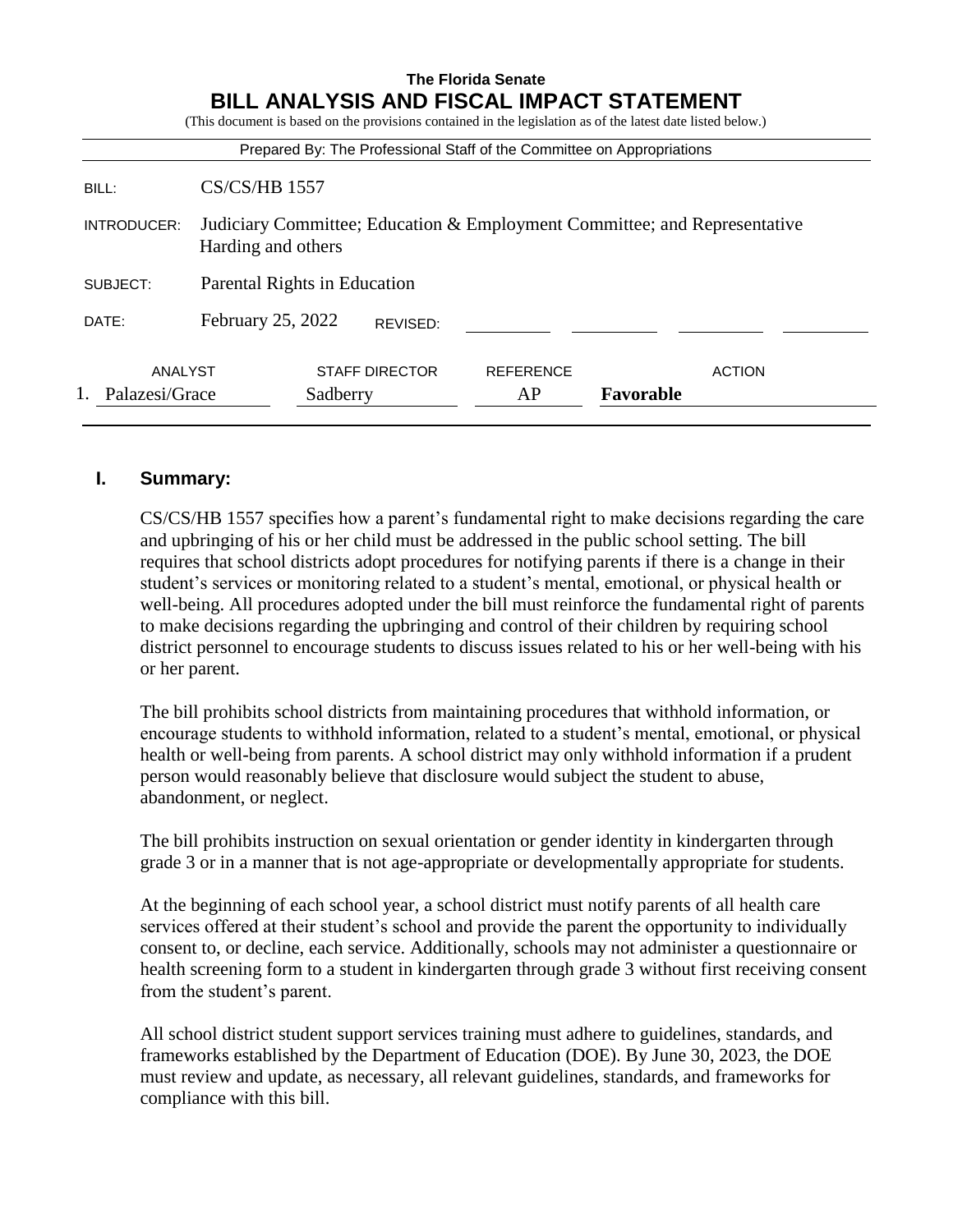The bill creates a cause of action for parents that permits them to enforce their rights through declaratory and injunctive relief. A prevailing parent is entitled to attorney fees and court costs and may be awarded damages.

The bill does not appear to have a fiscal impact. See Section V. Fiscal Impact Statement.

The bill has an effective date of July 1, 2022.

#### **II. Present Situation:**

#### **Constitutional Rights of Parents**

It is well settled that the interest of parents in the care, custody, and control of their children is perhaps the oldest of the recognized fundamental liberty interests protected by the Due Process Clause of the Fourteenth Amendment to the United States Constitution.<sup>1</sup> This fundamental liberty interest is rooted in the fundamental right of privacy in making important decisions relating to marriage, family relationships, and child rearing and education.<sup>2</sup> The United States Supreme Court has explained the fundamental nature of this right is rooted in history and tradition:

The history and culture of Western civilization reflect a strong tradition of parental concern for the nurture and upbringing of their children. This primary role of the parents in the upbringing of their children is now established beyond debate as an enduring American tradition.<sup>3</sup>

The Florida Supreme Court has likewise recognized that parents have a fundamental liberty interest in determining the care and upbringing of their children.<sup>4</sup> These rights may not be intruded upon absent a compelling state interest.<sup>5</sup> According to the Florida Supreme Court, when analyzing a statute that infringes on the fundamental right of privacy, the applicable standard of review requires that the statute survive the highest level of scrutiny:

<sup>3</sup> *Wisconsin v. Yoder*, 406, U.S. 205, 232 (1972).

<sup>1</sup> *Santosky v. Kramer*, 455 U.S. 745, 748 and 753 (1982) (holding the fundamental liberty interest of natural parents in the care custody, and management of their child is protected by the Fourteenth Amendment, and termination of any parental rights requires due process proceedings); *Troxel v. Granville,* 530 U.S. 57, 66 (2000) (holding there is a fundamental right under the Fourteenth Amendment for parents to oversee the care, custody, and control of their children).

<sup>2</sup> *Carey v. Population Svcs. Int'l*, 431 US 678, 684-685 (1977) (recognizing the right of privacy in personal decisions relating to marriage, family relationships, child rearing, and education); *See Wisconsin v. Yoder*, 406, U.S. 205, 232-33 (1972) (holding a state law requiring that children attend school past eight grade violates the parents' constitutional right to direct the religious upbringing of their children); See *Parham v. J.R***.**, 442 U.S. 584, 602 (1979) (recognizing the presumption that parents act in their children's best interest); *Meyer v. Nebraska,* 262 U.S. 390, 400-01 (1923) (affirming that the Constitution protects the preferences of the parent in education over those of the state)*; Pierce v. Society of Sisters,* 268 U.S. 510, 534-35 (1925) (recognizing the right of parents to direct the upbringing of and education of their children).

<sup>4</sup> *Beagle v. Beagle*, 678 So. 2d 1271, 1272 (Fla. 1996) (holding a state law violated a parent's constitutional right to privacy by imposing grandparent visitation rights over objection of the parent without evidence of harm to the child or other compelling state interest).

<sup>5</sup> *Id*. *See, e.g., Shevin v. Byron, Harless, Schaffer, Reid & Assocs., Inc*., 379 So. 2d 633, 637 (Fla. 1980) and *Belair v. Drew*, 776 So. 2d 1105, 1107 (Fla. 5th DCA 2001).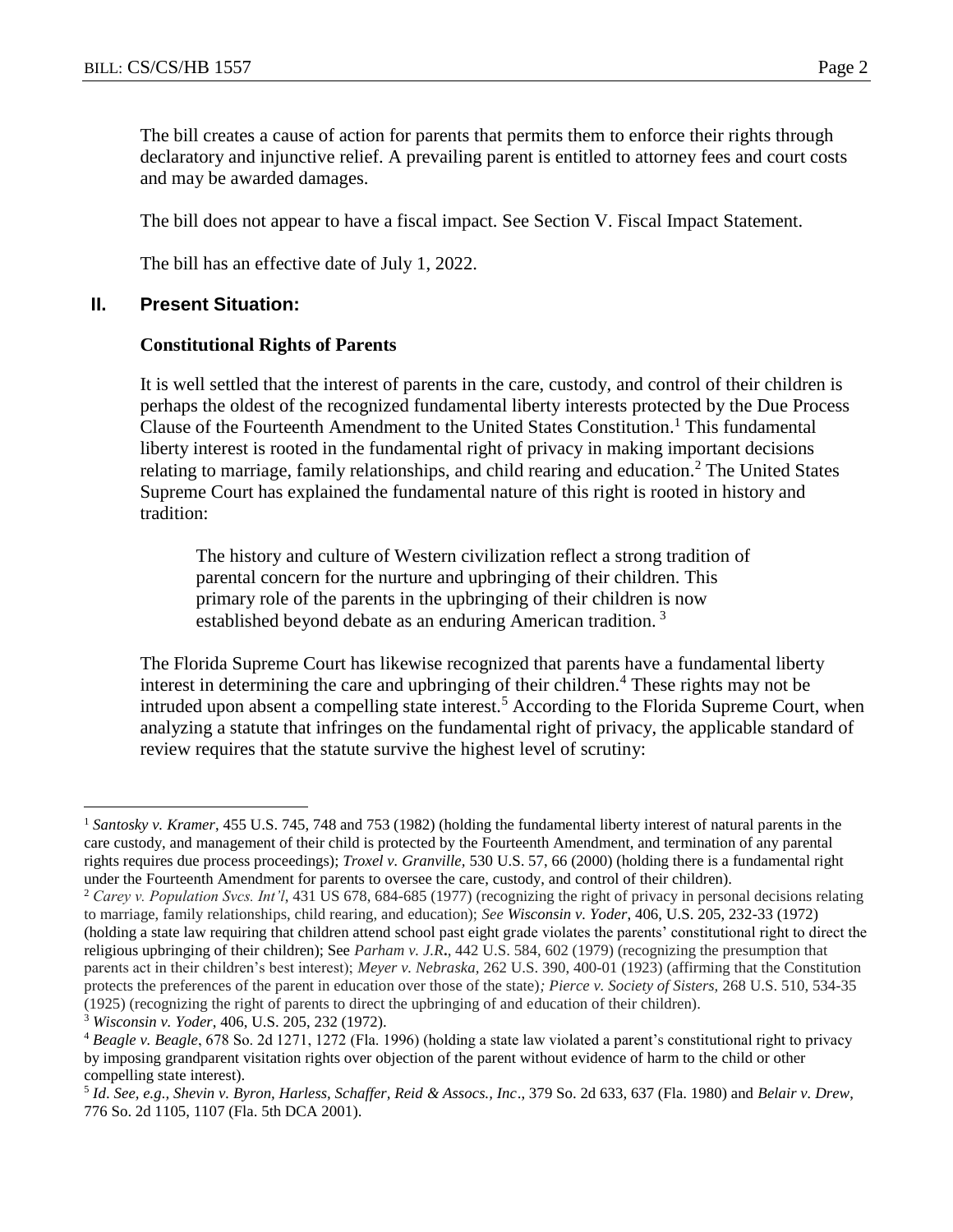The right of privacy is a fundamental right which we believe demands the compelling state interest standard. This test shifts the burden of proof to the state to justify an intrusion on privacy. The burden can be met by demonstrating that the challenged regulation serves a compelling state interest and accomplishes its goal through the use of the least intrusive means.<sup>6</sup>

The United States Supreme Court has held that students in schools are 'persons' under the constitution and that they are possessed of fundamental rights which the state must respect.<sup>7</sup> Florida's constitution provides broad protections to its citizen's right to privacy<sup>8</sup> and the Florida Supreme Court has held that such protections extend to minors.<sup>9</sup> However, the rights to privacy granted to minors do not invalidate a state's effort to protect minors from the conduct of others<sup>10</sup> nor do they necessarily override the fundamental rights of parents related to child rearing.<sup>11</sup>

#### **Parents' Bill of Rights**

#### *Overview*

In  $2021$ , <sup>12</sup> the legislature created the Parents' Bill of Rights which enumerates parental rights with respect to a minor child for education, health care, and criminal justice procedures.<sup>13</sup> The bill prohibits the state, its political subdivisions, any other governmental entities and any other institutions from infringing upon the fundamental right of a parent to direct the upbringing, education, health care, and mental health of his or her minor child without demonstrating a compelling state interest for such actions.<sup>14</sup>

Additionally, the Legislature found that important information relating to a minor child should not be withheld, either inadvertently or purposefully, from his or her parent, including information relating to the minor child's health, well-being, and education, while the minor child is in the custody of the school district. Therefore, the Legislature established a consistent mechanism for parents to be notified of information relating to the health and well-being of their minor children.<sup>15</sup>

#### *Parents' Rights Related to Education of their Child*

The Parents' Bill of Rights enumerates several rights of a parent, such as:

<sup>6</sup> *Winfield v. Division of Pari-Mutuel Wagering, Dept. of Bus. Regulation*, 477 So. 2d 544, 547 (Fla. 1985).

<sup>7</sup> *Tinker v. Des Moines Indep. Cmty. Sch. Dist.*, 393 U.S. 503, 511 (1969).

<sup>8</sup> Art. I, s. 23, Fla. Const.

<sup>9</sup> *B.B. v. State*, 659 So. 2d 256, 258 (Fla. 1995).

<sup>10</sup> *Id.* at 259.

<sup>11</sup> *Frazier ex rel. Frazier v. Winn*, 535 F.3d 1279, 1285 (11th Cir. 2008) (holding that a law requiring a parent's approval for a student to refuse to stand during the pledge of allegiance survived a facial challenge as the rights of a parent to raise their children would control in a substantial number of cases). The court did acknowledge that in individual cases, such as those involving mature high school students, the balance of rights between parents, the school, and the student could favor the student. *Id*.

<sup>12</sup> Chapter 2021-199, L.O.F.

<sup>13</sup> Chapter 1014, F.S.

<sup>&</sup>lt;sup>14</sup> Section 1014.03, F.S.

<sup>15</sup> *See* Section 1014.02(1), F.S.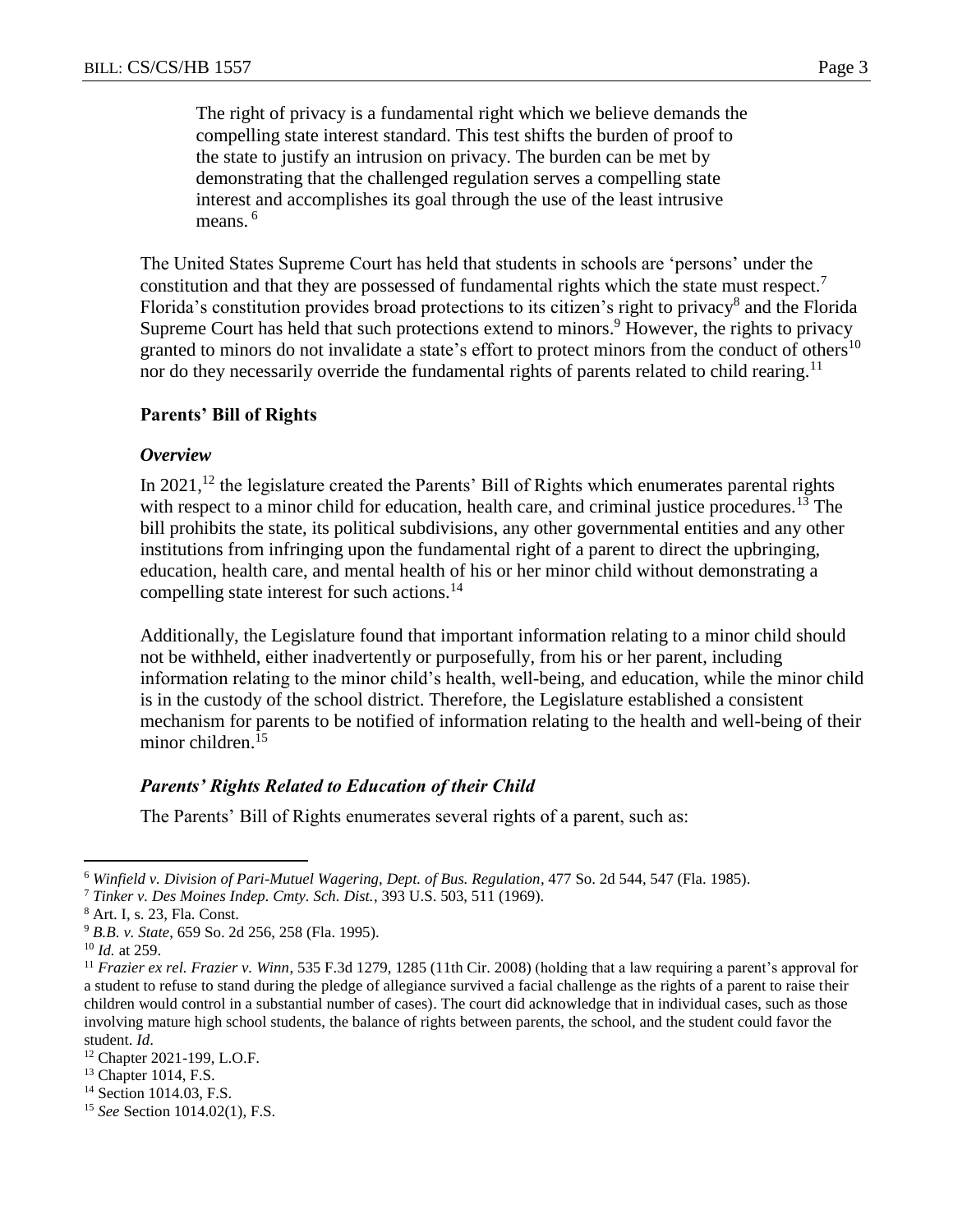- The right to direct the education and care of his or her minor child.
- The right to direct the upbringing and the moral or religious training of the minor child.
- The right, pursuant to s. 1002.20(13), F.S., to access and review all school records relating to the minor child.
- The right to make health care decisions for his or her minor child, unless otherwise prohibited by law.
- The right to access and review all medical records of the minor child, unless prohibited by law or if the parent is the subject of an investigation of a crime committed against the minor child and a law enforcement agency or official requests that the information not be released.<sup>16</sup>

The Parents' Bill of Rights is not exhaustive but, unless required by law, the rights of a parent of a minor child in Florida may not be limited or denied.<sup>17</sup> To this end, any employee of the state, or any of its political subdivisions, or any governmental entity may be subject to disciplinary action if they encourage or coerce a minor child to withhold information from his or her parent.<sup>18</sup>

However, the law specifies that it does not:

- Authorize a parent of a minor child in this state to engage in conduct that is unlawful or to abuse or neglect his or her minor child in violation of general law.
- Condone, authorize, approve, or apply to a parental action or decision that would end life.
- Prohibit a court of competent jurisdiction, law enforcement officer, or employees of a government agency that is responsible for child welfare from acting in his or her official capacity within the reasonable and prudent scope of his or her authority.
- Prohibit a court of competent jurisdiction from issuing an order that is otherwise permitted by  $law<sup>19</sup>$

In addition to the above enumerated rights, the Parents' Bill of Rights requires Florida's school districts to adopt policies designed to promote parental involvement in the public school system. Such policies must provide for:

- A plan, pursuant to s. 1002.23, F.S., for parental participation in schools to improve parent and teacher cooperation in such areas as homework, school attendance, and discipline.
- A procedure, pursuant to s.  $1002.20(19)(b)$ , F.S., for a parent to learn about his or her child's course of study, including the source of any supplemental education materials.
- Procedures for a parent to object to instructional materials, pursuant to s.  $1006.28(2)(a)2$ . F.S. Such objections may be based on beliefs regarding morality, sex, and religion or the belief that such materials are harmful.
- Procedures, pursuant to s.  $1002.20(3)(d)$ , F.S., for a parent to withdraw his or her student from any portion of the school district's comprehensive health education required under s.  $1003.42(2)(n)$ , F.S., that relates to sex education or instruction in acquired immune deficiency syndrome education or any instruction regarding sexuality if the parent provides a written objection to his or her child's participation. Such procedures must provide for a parent

 $\overline{a}$ <sup>16</sup> Section 1014.04(1), F.S.

<sup>&</sup>lt;sup>17</sup> Section 1014.04(4), F.S.

<sup>18</sup> Section 1014.04(3), F.S.

<sup>19</sup> Section 1014.04(2), F.S.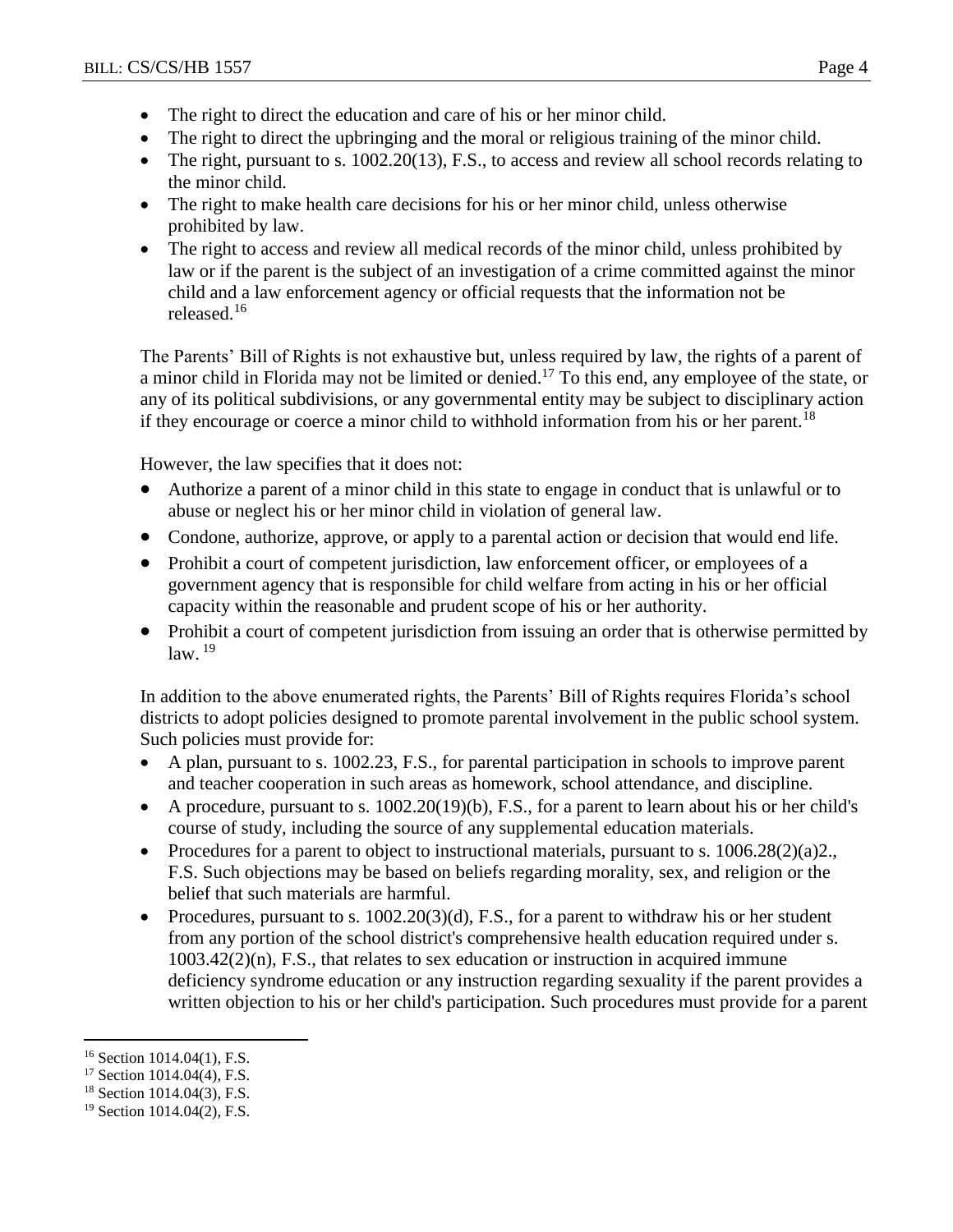to be notified in advance of such course content so that he or she may withdraw his or her student from those portions of the course.

• Procedures, pursuant to s.  $1006.195(1)(a)$ , F.S., for a parent to learn about the nature and purpose of clubs and activities offered at his or her child's school, including those that are extracurricular or part of the school curriculum. 20

Parents must be explicitly notified about a number of parental rights and responsibilities set forth in the education code.<sup>21</sup> A school district may comply with these notice requirements by providing information to parents electronically or by publishing it to their website.<sup>22</sup>

## **Parental Consent for Healthcare Services in Schools**

### *Parental Consent for Medical Treatment*

Parents generally have the right to be informed about, and give consent for, proposed medical procedures on their children. However, the state also has an obligation to ensure that children receive reasonable medical treatment that is necessary for the preservation of life.<sup>23</sup> The state's interest diminishes as the severity of an affliction and the likelihood of death increase: $^{24}$ 

There is a substantial distinction in the State's insistence that human life be saved where the affliction is curable, as opposed to the State interest where . . . the issue is not whether, but when, for how long and at what cost to the individual . . . life may be briefly extended.

A parent may reject medical treatment for a child and the state may not interfere with such decision if the evidence is not sufficiently compelling to establish the primacy of the state's interest, or that the child's own welfare would be best served by such treatment.<sup>25</sup>

In 2021,<sup>26</sup> the Parents' Bill of Rights established parental consent requirements for health care services. Specifically, unless otherwise permitted by law, without written, parental consent:<sup>27</sup>

- A health care practitioner,  $^{28}$  or an individual employed by such health care practitioner, may not provide or solicit or arrange to provide health care services or prescribe medicinal drugs to a minor.
- A provider<sup>29</sup> may not allow a medical procedure to be performed on a minor child in its facility.

 $20$  Section 1014.05(1), F.S.

<sup>&</sup>lt;sup>21</sup> Section 1014.05(1)(f), F.S. For example, school district must provide notice about the right to exempt their student from immunizations, the right to inspect school district instructional materials, and the right to opt out of any school district data collection not required by law. *Id*.

 $22$  Section 1014.05(2), F.S.

<sup>23</sup> *Von Eiff v. Azicri*, 720 So. 2d 510, 515 (Fla. 1998).

<sup>24</sup> *M.N. v. S. Baptist Hosp*., 648 So. 2d 769, 771 (Fla. 1st DCA 1994).

 $^{25}$  *Id.* 

<sup>26</sup> Chapter 2021-199, F.S.

<sup>&</sup>lt;sup>27</sup> Section 1014.06(1)-(2), F.S.

<sup>&</sup>lt;sup>28</sup> Section 456.001, F.S.

<sup>&</sup>lt;sup>29</sup> "Provider" means any activity, service, agency, or facility regulated by the agency and listed in s. 408.802, F.S.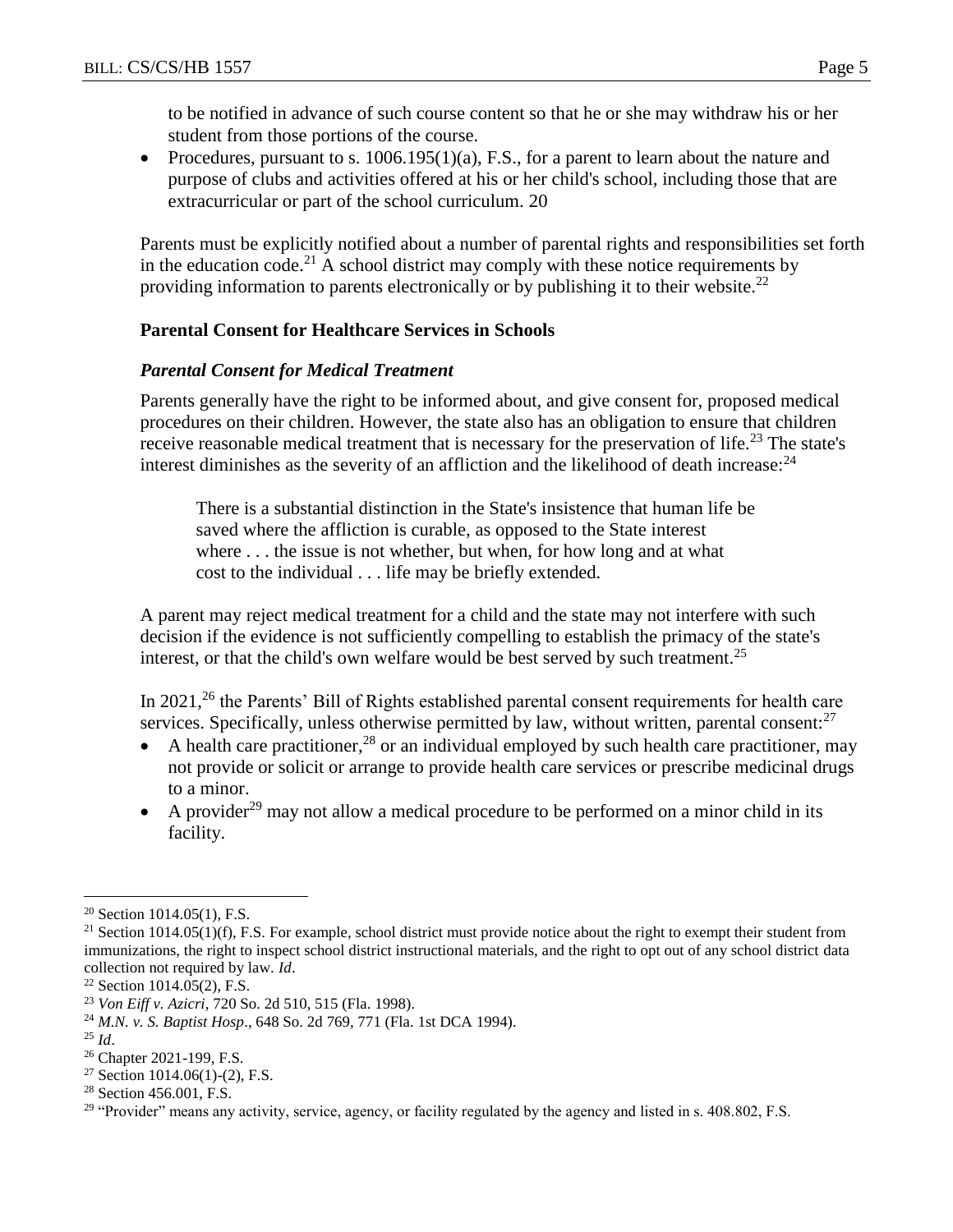It is a first-degree misdemeanor to violate these parental consent requirements, subject to a fine of up to \$1,000 and imprisonment of up to one year,<sup>30</sup> and health care practitioners may also be subject to disciplinary action<sup>31</sup> for such violations.<sup>32</sup>

## *Medical Treatment without Parental Consent*

Physicians, paramedics, emergency medical technicians, or other emergency medical services personnel are authorized to provide emergency medical care or treatment to a minor without parental consent when a child has been injured in an accident or is suffering from an acute illness, disease, or condition and delaying treatment would endanger the health or physical wellbeing of the minor.<sup>33</sup> Even in emergency situations, medical treatment can only be provided without parental consent if:

- The child's condition has rendered him or her unable to reveal the identity of his or her parents, guardian, or legal custodian, and such information is unknown to any person who accompanied the child to the hospital.
- The parents, guardian, or legal custodian cannot be immediately located by telephone at their place of residence or business. <sup>34</sup>

The hospital must notify the parent or legal guardian as soon as possible after the emergency medical care or treatment is administered and document in the hospital records the reason parental consent was not initially obtained. This must include a statement from the attending physician that immediate emergency medical care or treatment was necessary for the child's health or physical well-being.<sup>35</sup>

Current law establishes a list of people, by priority, who may consent to the medical care or treatment of a minor in instances where the treatment provider is unable to contact the parent or legal guardian and the provider has not been given contrary instructions.<sup>36</sup> Specifically, the following people may consent, in this order: $37$ 

- A health care surrogate or a person with power of attorney to provide medical consent for the minor:<sup>38</sup>
- The stepparent;
- The grandparent of the minor;
- An adult brother or sister of the minor; or
- An adult aunt or uncle of the minor.

<sup>30</sup> Section 1014.06(5), F.S.

<sup>&</sup>lt;sup>31</sup> Section 456.072(1), F.S., provides grounds for disciplinary action against health care practitioners. Section 408.813, F.S., authorizes the Agency for Health Care Administration to impose administrative fines against providers for violations of its regulations. *See e.g.* rule 64B9-8.006, F.A.C. (Board of Nursing rule including discipline for violations of s. 1014.06, F.S.). <sup>32</sup> Section 1014.06(5), F.S.

<sup>33</sup> Section 743.064, F.S.

<sup>34</sup> Section 743.064(2), F.S.

<sup>35</sup> Section 743.064(3), F.S.

<sup>36</sup> Section 743.0645, F.S.

<sup>37</sup> Section 746.0645(2), F.S.

<sup>&</sup>lt;sup>38</sup> A health care surrogate designation under s. 765.2035, F.S., executed after September 30, 2015, or a power of attorney executed after July 1, 2001, to provide medical consent for a minor includes the power to consent to medically necessary surgical and general anesthesia services for the minor unless such services are excluded by the individual who executes the health care surrogate for a minor or power of attorney, s. 743.0645(2)(a), F.S.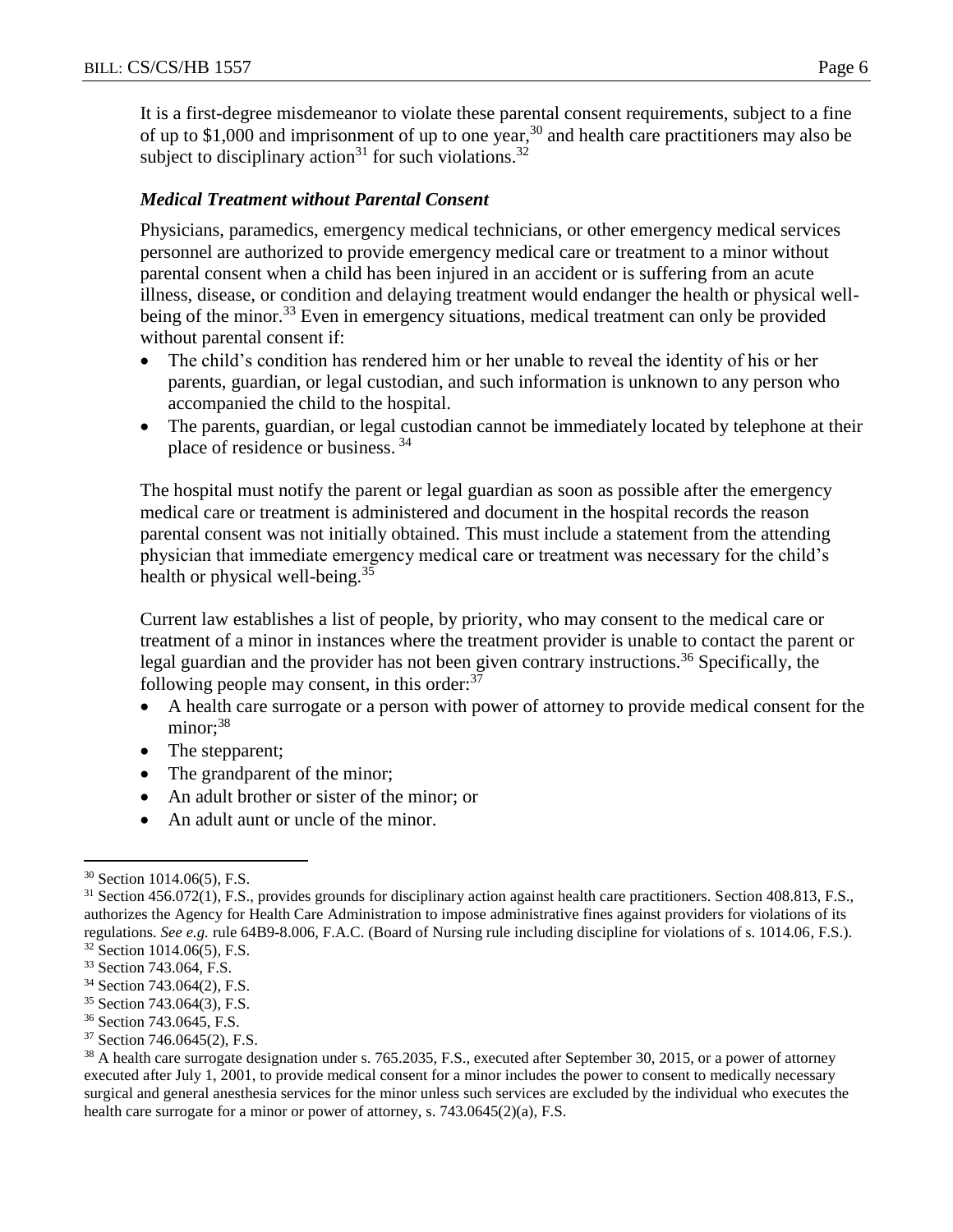If a parent or legal guardian cannot be reached while the child is committed to the Department of Children Families or the Department of Juvenile Justice,<sup>39</sup> then the following individuals may consent to the medical care or treatment of a minor, unless the parent or legal guardian has expressly stated otherwise:<sup>40</sup>

- The caseworker, juvenile probation officer, or person primarily responsible for the case management of the child.
- The administrator of the state-licensed facility<sup>41</sup> or state-contracted or state-operated delinquency residential treatment facility where the child is committed.

In both of these instances, the treatment provider must document the reasonable attempts made to contact the parent or legal guardian in the minor's treatment records, and must notify the parent or legal guardian as soon as possible after the medical care or treatment is administered.<sup>42</sup>

The Parents' Bill of Rights consent requirements specifically do not apply to health care related to an abortion.<sup>43</sup> Additionally, the Parents' Bill of Rights created an exception for parental consent requirements for a clinical laboratory, unless the services provided are delivered through a direct encounter with the minor at the clinical laboratory facility.<sup>44</sup>

## *School District Compliance with Parental Consent for Health Care Services*

Public schools in Florida offer a wide range of health care services to students ranging from treatment of minor cuts and scrapes to vision, hearing, scoliosis, and other screenings to the administration of immunizations and emotional and mental health counseling. To comply with the requirement for parental consent when providing health care services to minors, school districts have developed parental consent forms. In some instances, parents are provided the opportunity to consent individually to services provided at schools.<sup>45</sup> However, some school district consent forms provide for a blanket consent to all health care services provided through the school district.<sup>46</sup>

 $\overline{a}$ 

[22%20SY%20ENGLISH.pdf.](https://www.bay.k12.fl.us/uploads/BDS%20School%20Health%20Consent%20Form%202021-22%20SY%20ENGLISH.pdf)

<sup>39</sup> Specifically, under chs. 39, 984, or 985, F.S.

<sup>40</sup> Section 743.0645, F.S.

<sup>41</sup> Section 393.067, F.S., licensed facilities for individuals with developmental disabilities; s. 394.875, F.S., licensed mental health facilities for children and adolescents; s. 409.175, F.S., licensed family foster homes, residential child-caring agencies, and child-placing agencies.

<sup>42</sup> Section 743.0645(2)-(4), F.S.

<sup>43</sup> Section 1014.06(3), F.S. Abortions in Florida are exclusively governed by ch. 390, F.S.

<sup>44</sup> Section 1014.06(4), F.S.

<sup>45</sup> Broward County Public Schools, *Parent/Guardian Consent for School Health Services*, August 2021, *available at*  [https://www.browardschools.com/cms/lib/FL01803656/Centricity/Domain/20468/PARENT%20GUARDIAN%20CONSEN](https://www.browardschools.com/cms/lib/FL01803656/Centricity/Domain/20468/PARENT%20GUARDIAN%20CONSENT%20FOR%20SCHOOL%20HEALTH%20SERVICES_1.pdf) [T%20FOR%20SCHOOL%20HEALTH%20SERVICES\\_1.pdf;](https://www.browardschools.com/cms/lib/FL01803656/Centricity/Domain/20468/PARENT%20GUARDIAN%20CONSENT%20FOR%20SCHOOL%20HEALTH%20SERVICES_1.pdf) Florida Department of Health in Pinellas County, *Consent for School-Based Health Clinic Services*, April 2021, *available at* [https://pinellas.floridahealth.gov/programs-and](https://pinellas.floridahealth.gov/programs-and-services/clinical-and-nutrition-services/school-clinics/_documents/clinic-consent-packet.pdf)[services/clinical-and-nutrition-services/school-clinics/\\_documents/clinic-consent-packet.pdf;](https://pinellas.floridahealth.gov/programs-and-services/clinical-and-nutrition-services/school-clinics/_documents/clinic-consent-packet.pdf) Bay District Schools, *Parental Consent for School Health Services 2021-2022*, *available at* [https://www.bay.k12.fl.us/uploads/BDS%20School%20Health%20Consent%20Form%202021-](https://www.bay.k12.fl.us/uploads/BDS%20School%20Health%20Consent%20Form%202021-22%20SY%20ENGLISH.pdf)

<sup>46</sup> *See* Brevard Public Schools, *Parental Consent for Healthcare*, *available at* 

[https://fl02201431.schoolwires.net/site/handlers/filedownload.ashx?moduleinstanceid=10161&dataid=80765&FileName=Par](https://fl02201431.schoolwires.net/site/handlers/filedownload.ashx?moduleinstanceid=10161&dataid=80765&FileName=Parental%20Consent%20for%20Healthcare.pdf) [ental%20Consent%20for%20Healthcare.pdf;](https://fl02201431.schoolwires.net/site/handlers/filedownload.ashx?moduleinstanceid=10161&dataid=80765&FileName=Parental%20Consent%20for%20Healthcare.pdf) School District of Osceola County, *Student Health Information*, Feb. 2020, *available at* [https://www.osceolaschools.net/cms/lib/FL50000609/Centricity/Domain/2370/Health%20Form.pdf;](https://www.osceolaschools.net/cms/lib/FL50000609/Centricity/Domain/2370/Health%20Form.pdf) Sarasota County Schools, *Parental Consent for Health Services 2021-2022*, July 2021, *available at*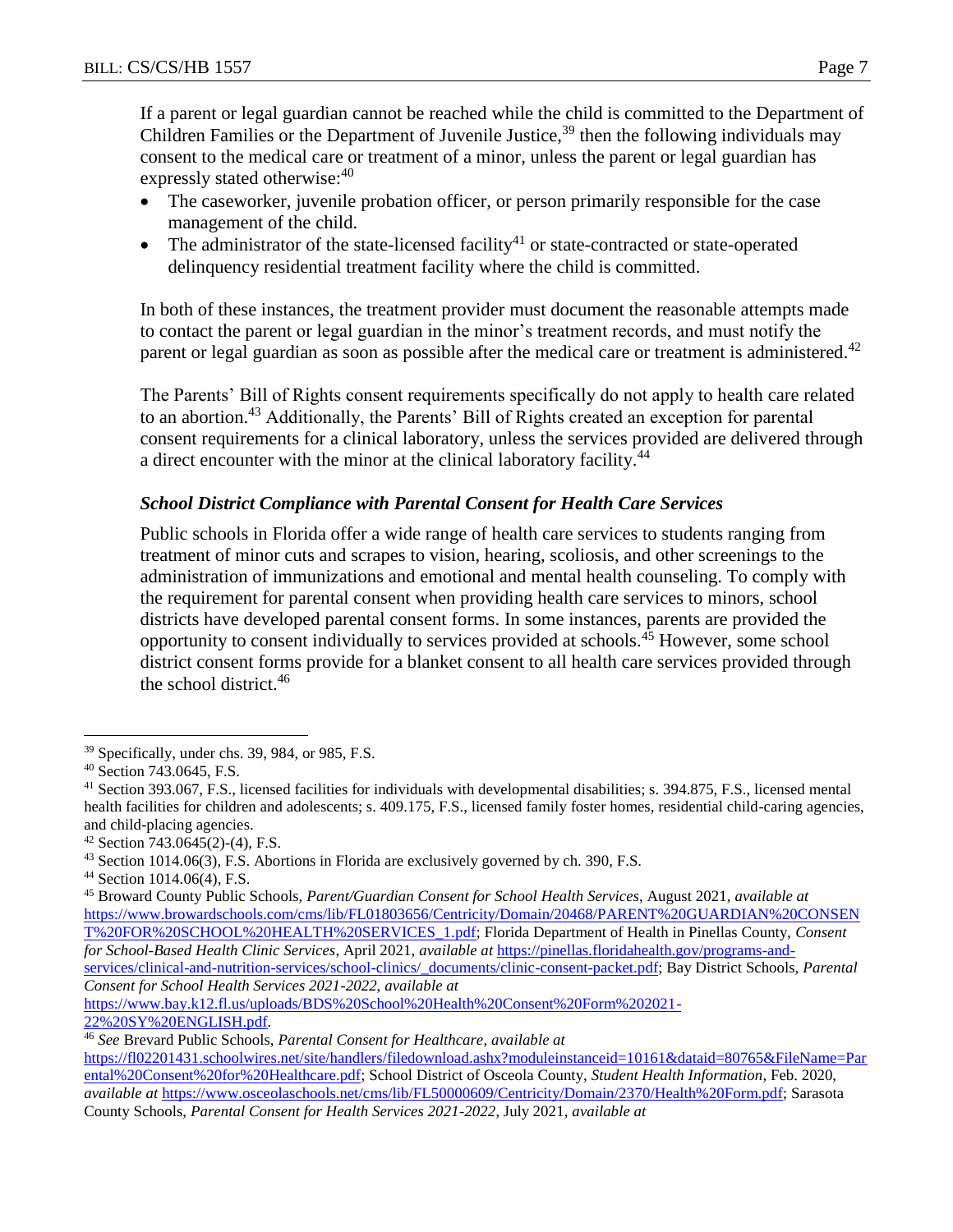### **Special Magistrate**

A special magistrate is a public officer belonging to the civil organization of the state, and invested with powers and functions which may be either judicial, legislative, or executive.<sup>47</sup>

There is one instance in the education code establishing a special magistrate, to resolve differences relating to specific types of charter schools.<sup>48</sup> In such instance, the Commissioner of Education is required to appoint a special magistrate who is a member of The Florida Bar in good standing and who has at least 5 years' experience in administrative law. The special magistrate must hold hearings to determine facts relating to the dispute and to render a recommended decision for resolution to the State Board of Education (SBE). The special magistrate may administer oaths and issue subpoenas on behalf of the parties to the dispute or on his or her own behalf. Within 15 calendar days after the close of the final hearing, the special magistrate must transmit a recommended decision to the SBE and to the representatives of both parties. The SBE must approve or reject the recommended decision at its next regularly scheduled meeting that is more than 7 calendar days and no more than 30 days after the date the recommended decision is transmitted.<sup>49</sup>

# **III. Effect of Proposed Changes:**

This bill specifies how a parent's fundamental right to make decisions regarding the care and upbringing of his or her child must be addressed in the public school setting. The bill requires that school districts adopt procedures for notifying parents if there is a change in the student's services or monitoring related to a student's mental, emotional, or physical health or well-being. The procedures must reinforce the fundamental right of parents to make decisions regarding the upbringing and control of their children by requiring school district personnel to encourage students to discuss issues related to their well-being with their parent or facilitate a discussion with the parent. However, the procedures may not prohibit parents from accessing any of their student's education and health records created, maintained, or used by the school district.

The bill expressly prohibits a school district from adopting any procedures or student support forms that:

- Require district personnel to withhold from a parent information about his or her student's mental, emotional, or physical health or well-being; or
- Encourage or have the effect of encouraging a student to withhold from a parent such information.

The bill bars school personnel from discouraging or prohibiting the notification of parents or parental involvement in critical decisions affecting a student's mental, emotional, or physical health or well-being. However, the bill allows such information to be withheld if a reasonably prudent person would believe that such disclosure would result in abuse, abandonment, or neglect of the student.

<sup>48</sup> Section 1002.333(11)(c), F.S.

[https://www.sarasotacountyschools.net/site/handlers/filedownload.ashx?moduleinstanceid=3465&dataid=85414&FileName=](https://www.sarasotacountyschools.net/site/handlers/filedownload.ashx?moduleinstanceid=3465&dataid=85414&FileName=Parental%20Consent%20for%20Health%20Services%202021-2022.pdf) [Parental%20Consent%20for%20Health%20Services%202021-2022.pdf.](https://www.sarasotacountyschools.net/site/handlers/filedownload.ashx?moduleinstanceid=3465&dataid=85414&FileName=Parental%20Consent%20for%20Health%20Services%202021-2022.pdf)

<sup>47</sup> Black's Law Dictionary, *Magistrate*,<https://thelawdictionary.org/magistrate/> (last visited Feb. 25, 2022)

<sup>49</sup> *Id.*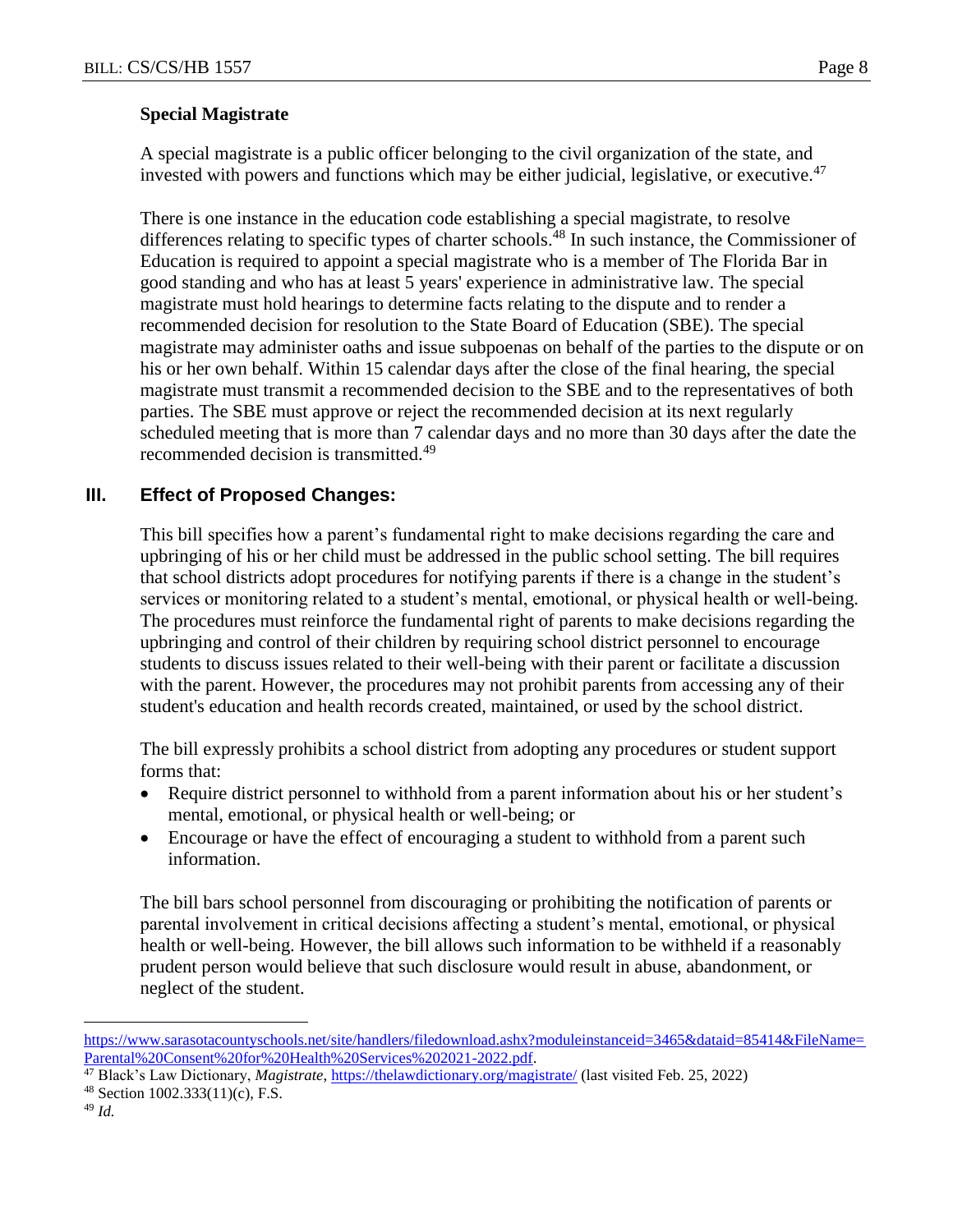Additionally, the bill prohibits classroom instruction by school personnel and third parties about sexual orientation or gender identity in kindergarten through grade 3 or in a manner that is not age-appropriate or developmentally appropriate for students in accordance with state standards.

The bill requires school districts, at the beginning of each school year, to notify parents of each health care service available to their student through the school district and permit parents to consent to, or decline, each service individually. However, the bill specifies that consent to a service does not waive the parent's right to access his or her student's educational or health records or to be notified about changes in services or monitoring. The bill also requires school districts to obtain parental consent before administering a student well-being questionnaire or health screening form to a student in kindergarten through grade 3. A copy of the questionnaire or health screening form must be provided to the parent in advance.

The bill requires each school district to adopt procedures for a parent to notify the principal or designee of concerns regarding the provisions in the bill, and the process for resolving concerns within seven days of the complaint.

At a minimum the procedures must require that within 30 days after notification by the parent that the concern is unresolved, the district must either resolve the concern or provide a reason for not resolving the concern. If the concern is not resolved, a parent may:

- Request the Commissioner of Education to appoint a special magistrate who is a member of The Florida Bar in good standing and who has at least five years' experience in administrative law. The special magistrate must render a recommended decision for resolution to the State Board of Education (SBE) within 30 days after receipt of the request by the parent. The SBE must approve or reject the recommended decision at its next regularly scheduled meeting between 7 and 30 days after the recommendation. The costs of the special magistrate are the responsibility of the school district.
- Bring an action against the school district to obtain a declaratory judgment that the school district procedure or practice violates the provision in the bill and seek injunctive relief. A court may award damages and must award reasonable attorney fees and court costs to a parent who receives declaratory or injunctive relief.

The bill requires each school district to adopt policies to notify parents of these complaint procedures. The bill also specifies that the actions established in the bill do not abridge or alter rights of action or remedies in equity already existing under the common law or general law.

The bill requires that all student support training provided by school districts to school personnel adhere to guidelines, standards, and frameworks established by the Department of Education. The DOE is required to review and update, as necessary, by June 30, 2023, for compliance with the provisions of this bill, the following:

- School counseling frameworks and standards;
- Educator practices and professional conduct principles; and
- Other student services personnel guidelines, standards, or frameworks.

The bill has an effective date of July 1, 2022.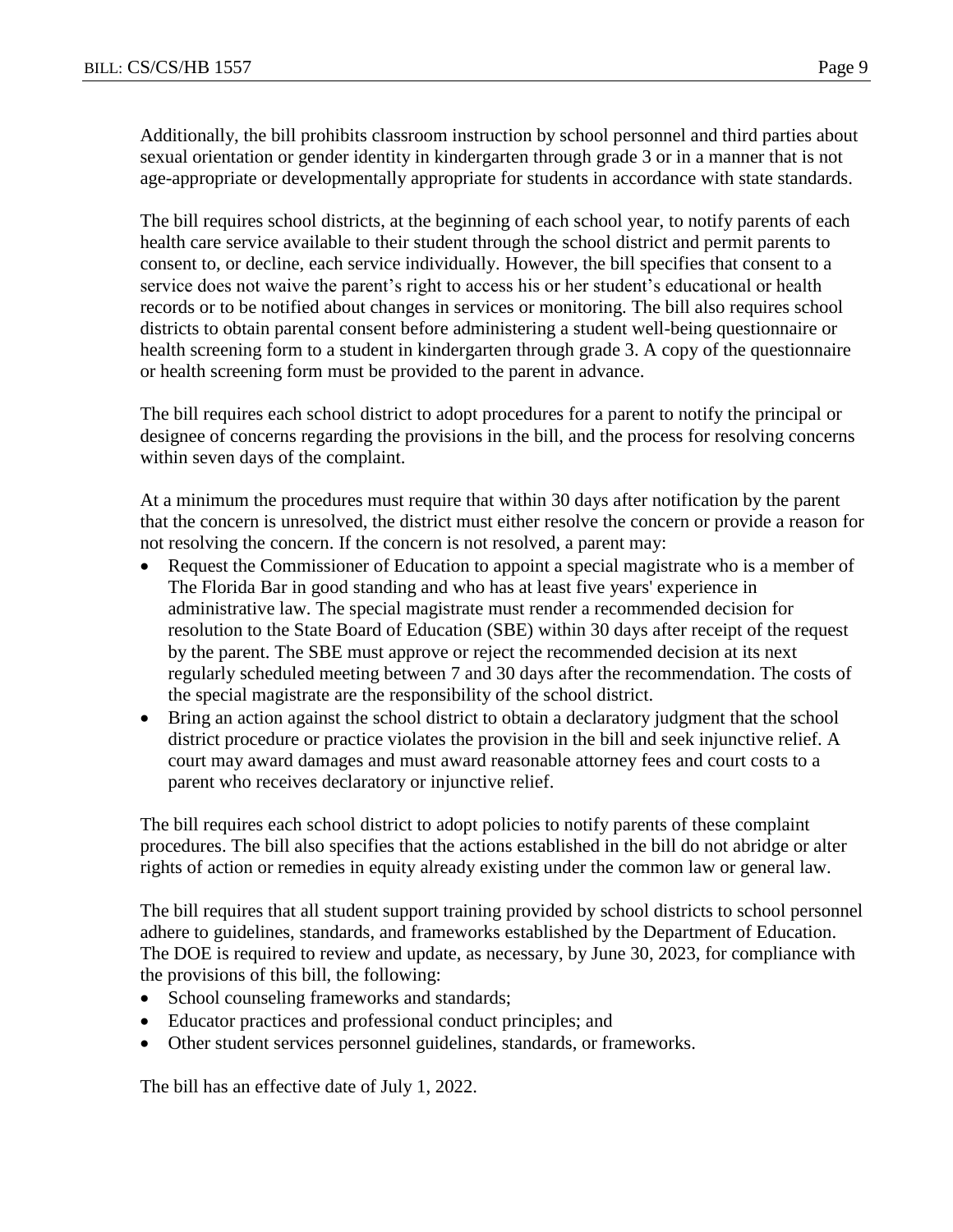### **IV. Constitutional Issues:**

A. Municipality/County Mandates Restrictions:

None.

B. Public Records/Open Meetings Issues:

None.

C. Trust Funds Restrictions:

None.

D. State Tax or Fee Increases:

None.

E. Other Constitutional Issues:

None.

## **V. Fiscal Impact Statement:**

A. Tax/Fee Issues:

None.

B. Private Sector Impact:

None.

C. Government Sector Impact:

The bill requires the DOE to review and update, as necessary, existing guidelines, standards and frameworks. School districts may need to adopt updated training materials based on the DOE review. The fiscal impact of these changes is indeterminate.

## **VI. Technical Deficiencies:**

None.

**VII. Related Issues:**

None.

## **VIII. Statutes Affected:**

This bill substantially amends section 1001.42 of the Florida Statutes.